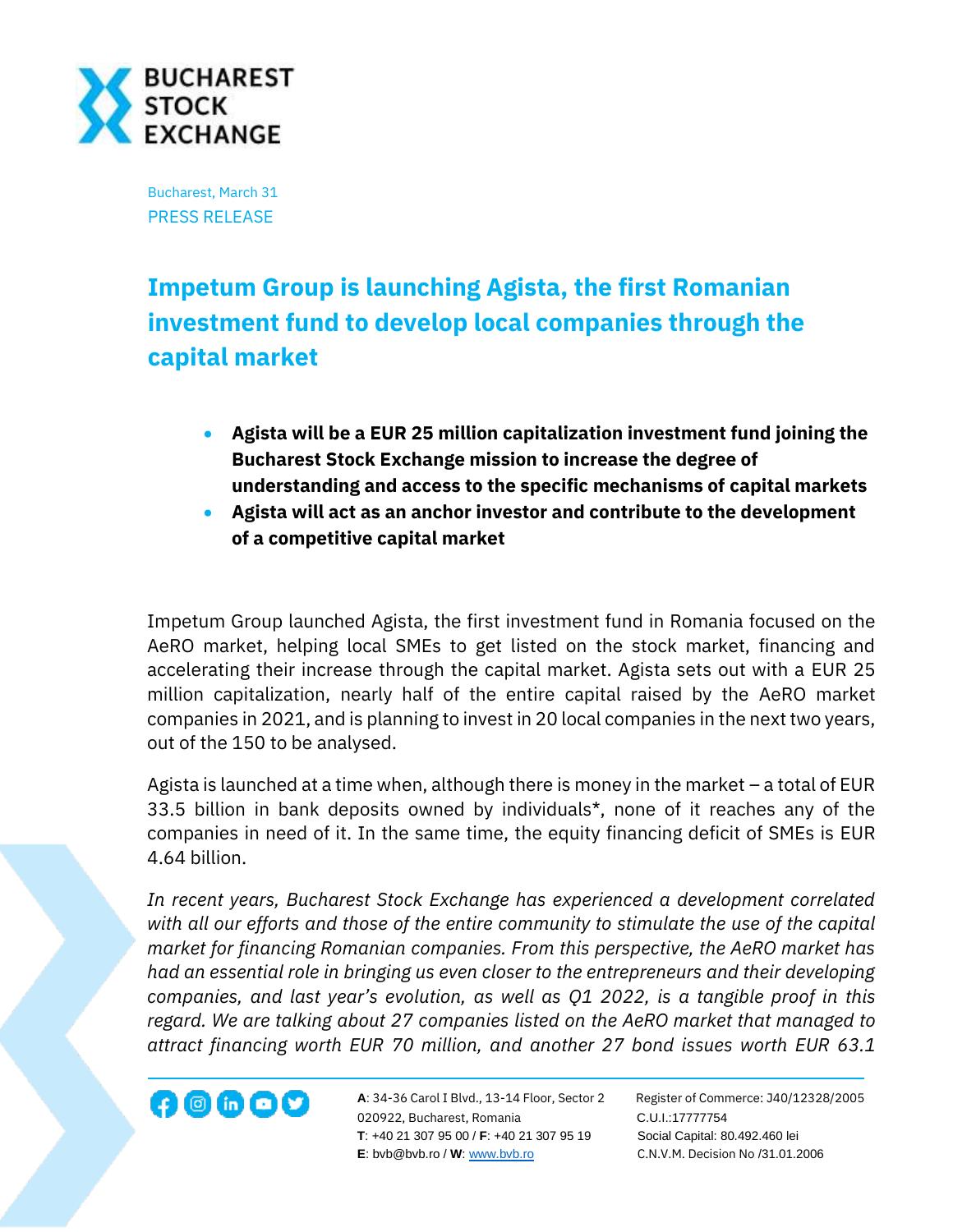

*million. The positive evolution of the AeRO market is also reflected in the launch of the first index dedicated to this market, BET AeRO. The establishment of the first investment fund dedicated to the AeRO market by Impetum Group is yet another step towards consolidating it as a growth market for SMEs*, stated Radu Hanga, President of the Bucharest Stock Exchange.

*The experience and practice within the Impetum Group community have taught us that when businesses manage to scale their success in a sustainable manner, it has a positive impact on the entire society. It is precisely for the purpose of bearing a hand to the education and maturity of the Romanian capital market, that we have created, through Agista, a first Romanian institutional instrument, dedicated to robust companies, wishing to develop through listing on the local stock exchange. A solid economy needs healthy companies which should perform efficiently whilst supporting development. We believe in the Romanian economy and we are acting in this respect*, stated Andrei Cionca, Impetum Group CEO and co-founder.

# **What is Agista going to do?**

The core business will consist of PRE-IPO investments, as well as listed shares of companies showing potential. More than just a capital investor, Agista will be an active partner that provides complementary expertise to Romanian entrepreneurs in order to accelerate their businesses and to open access to a relevant business ecosystem.

*Agista will act as an anchor investor, with an aim to hold minority packages in companies with a turnover of EUR 3-15 million. The investment ticket will be EUR 500,000 - 2.5 million, and Agista will act from a strategic place, at board level, in terms of company development,* said Nicolae Kovacs, Agista CEO.

# **The Agista Team**

Agista Management was registered as an alternative investment fund manager on 10 March 2022, and the fund is currently undergoing authorization by the ASF.

The executive team consists, together with the CEO, of consummate professionals in the capital market, with complementary skills and expertise: **Nicolas Pleșea**, Senior Investment Manager, active in the financial field for 15 years, and **Aurel Podariu,** Senior Investment Manager, 14 years of experience in the management of companies in difficulty, but also in business development. Besides, Agista receives the experience and synergies of Impetum Group, which will be valorised for all our partner companies.